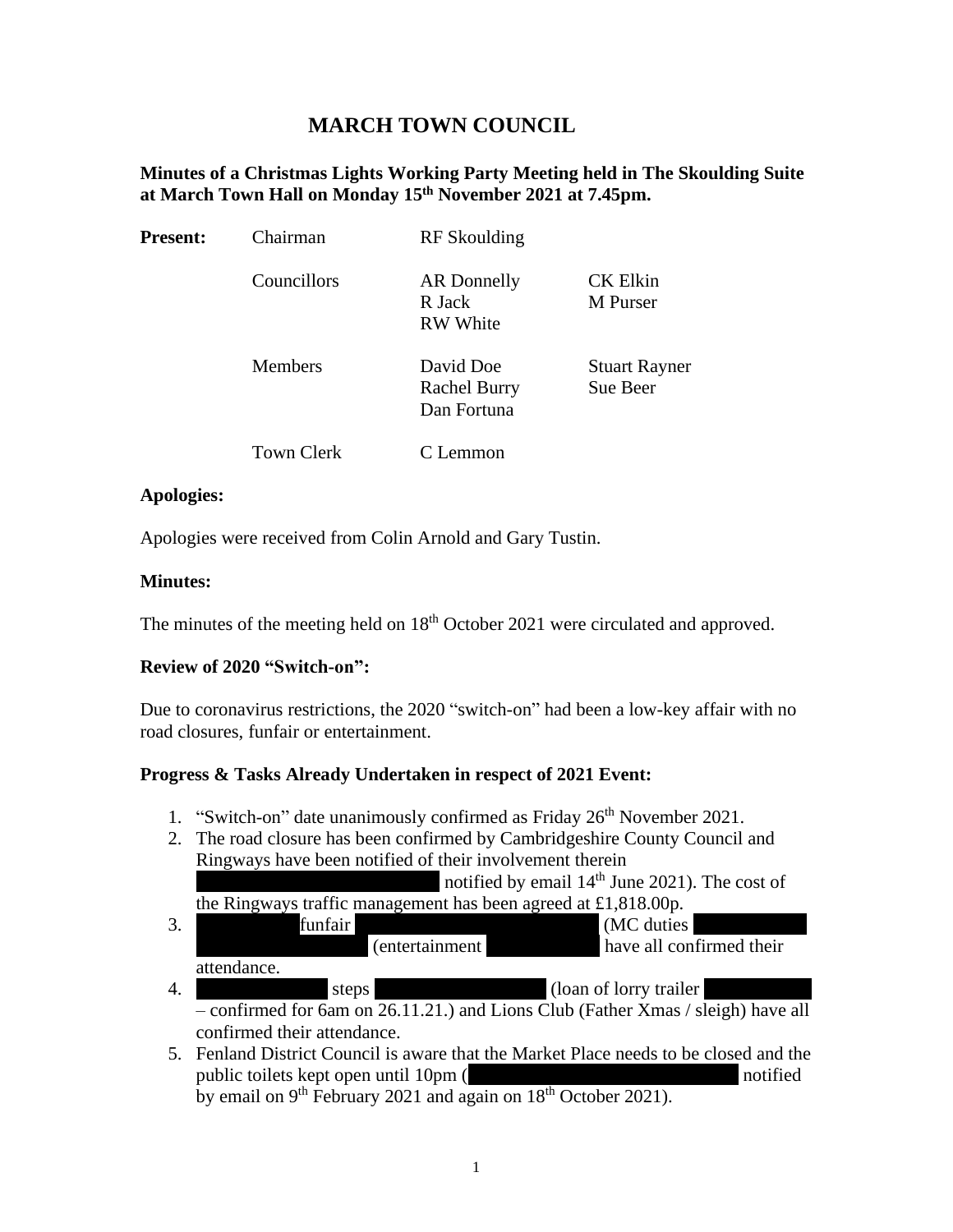6. Christmas tree ordered from Elveden Farms on  $22<sup>nd</sup>$  March 2021 (

Delivery arranged for Friday 19<sup>th</sup> November 2021 at 10am at a cost of £3,030 + VAT. To be removed on Monday  $10^{th}$  January 2022 (Ringways aware of all necessary dates). The cost of the Ringways involvement has been agreed at £786.00p.

7. Although Sainsbury's and Tesco's have both been approached about collection days, no decisions have yet been taken by either organisation.

[uk5657@tesco.com](mailto:uk5657@tesco.com) or

[marchhostmoor.community@tesco.com\)](mailto:marchhostmoor.community@tesco.com)

The most recent contact with each company was made on  $13<sup>th</sup>$  September 2021, Sainsbury's by phone and Tesco's by email. It would appear highly unlikely that any bag-packing will be allowed at Sainsbury's and the response from Tesco's states that no update has been provided by their Head Office as of yet. Will be in touch as soon as any news is received.

It is now certain that these fund-raising activities will not be taking place in 2021.

- 8. The Chairman reported that he would make enquiries of FDC Licensing to ascertain whether it would be allowable to place collection buckets near the road closures since all other fund-raising efforts had been thwarted.
- 9. Balfour Beatty have again agreed to supervise electrical works since this is the only practical way that the Committee can legally gain access to CCC street lighting columns.

|  | – Operations Supervisor |
|--|-------------------------|
|--|-------------------------|

Contract agreed and signed on 29<sup>th</sup> March 2021.

- 10. March Town Council has committed £25,000 in its 2021/2022 budget for Christmas-related expenditure.
- 11. It has been agreed that a maximum of £7,500 be paid out to helpers for 2021. All payments made will be subject to recipients signing a receipt acknowledging that they are responsible for their own tax and national insurance if applicable.
- 12. All cross-street wires and wall bolts were tested during 2020. Tests are due biannually so will need testing again in 2022.
- 13. have agreed to perform the "switch-on" ceremony. This was confirmed on 1<sup>st</sup> March 2021.

All interested parties, with the exception of were contacted again by Clive Lemmon on 18th October 2021. Robert Skoulding to speak directly to these two.

## **Tasks Still to be Undertaken:**

1. Discussions have been held with Clinton Elkin to ascertain how improvements can be made to the Christmas tree and "Nativity Scene" displays.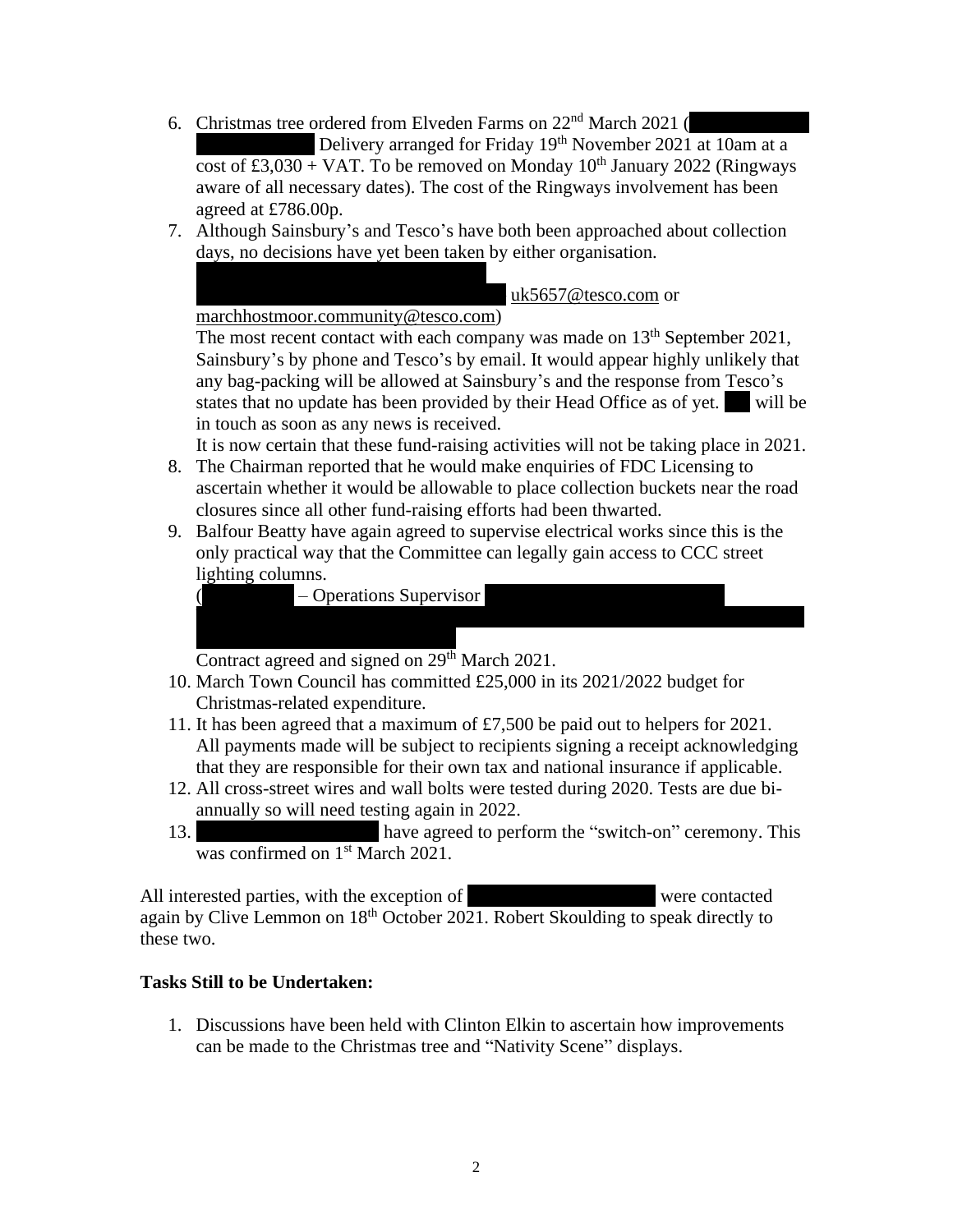- 2. Robert Skoulding has had on-going discussions with regarding the SAG requirements and been involved in a "zoom meeting" with the actual SAG committee.
- 3. Geoff Wilkinson has booked St John Ambulance.
- 4. It was agreed that the following groups can have stalls etc at the event if they so wish:
	- a) Waterman's Club (on bridge).
	- b) Scouts (in vicinity of Iceland).
	- c) Churches Together (Nativity Scene in "old man's shelter).
- 5. It was previously agreed that it was necessary to appoint a Head Steward, and it was agreed that serious efforts must be made to recruit as many stewards as possible for 2021 onwards. However, it should be remembered that due diligence must be exercised prior to utilising new stewards or introducing new members to the Committee.

It was agreed that Rachel Burry and Stuart Rayner would take on the joint roles of Head Steward. Stuart Rayner confirmed his willingness to jointly take on this role on the morning of 22nd June 2021 and Robert Skoulding agreed to provide whatever advice was needed.

Clinton Elkin agreed to advertise the need for more stewards on Facebook.

- 6. Once again, a Christmas Shop Window Competition would be organised. The Clerk produced a letter which Robert Skoulding distributed around the shops in late October 2021. Judging will take place between  $1<sup>st</sup>$  and  $5<sup>th</sup>$  December 2021, with all results being forwarded to CL by 10am on Monday  $6<sup>th</sup>$  December 2021. The list of judges was agreed as follows: Robert White, David Doe, Ray Jack, Rachel Burry, Sue Beer and Ray Jack.
- 7. Robert Skoulding had again agreed to sponsor the "Best Decorated House" competition. Arrangements for the judging of this would be made on or immediately after "switch-on" night.
- 8. It is necessary to arrange refreshments for "switch-on" night. Mark Purser agreed to provide the refreshments and organise the serving thereof.
- 9. It was previously agreed that a grotto would not be a sensible idea for the current year but that, hopefully, it will be re-instated for 2022.
- 10. Several "set-pieces" were in need of repair and Sue Beer is refurbishing as many as possible of them.
- 11. A lady called who had suggestions about the Christmas tree had previously asked to join the Committee. It had been agreed that she should be invited to attend the August 2021 meeting. Was emailed on  $22<sup>nd</sup>$  June 2021 but no response has been received. Normal "due diligence" procedures had confirmed that Was not on the Police database and, as such, would have been an approved person.
- 12. CL previously reported that he had applied for the Street Lighting License. This is a Cambs County Council annual license that is required before seasonal decorations are allowed to be attached to street lights. The application was approved on  $13<sup>th</sup>$  July 2021.
- 13. Mark Purser has purchased 14 "walkie-talkies" with associated accessories and one loud hailer to assist with communications on "switch-on" night.